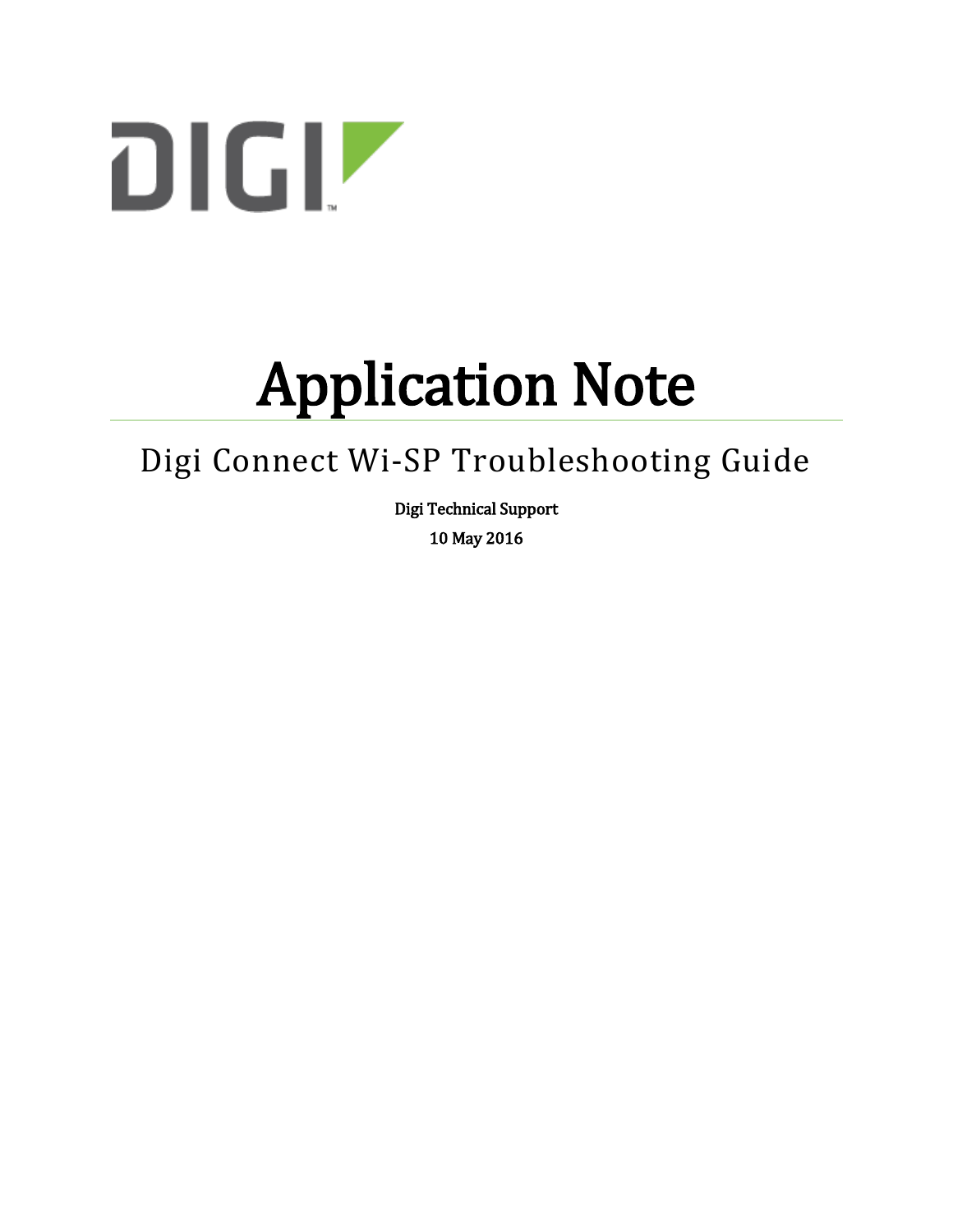#### **Contents**

|                | 1.1 |  |  |  |  |
|----------------|-----|--|--|--|--|
|                |     |  |  |  |  |
| 2              |     |  |  |  |  |
|                |     |  |  |  |  |
| 3 <sup>1</sup> |     |  |  |  |  |
|                | 4   |  |  |  |  |
|                | 4.1 |  |  |  |  |
| 5 <sup>1</sup> |     |  |  |  |  |
|                |     |  |  |  |  |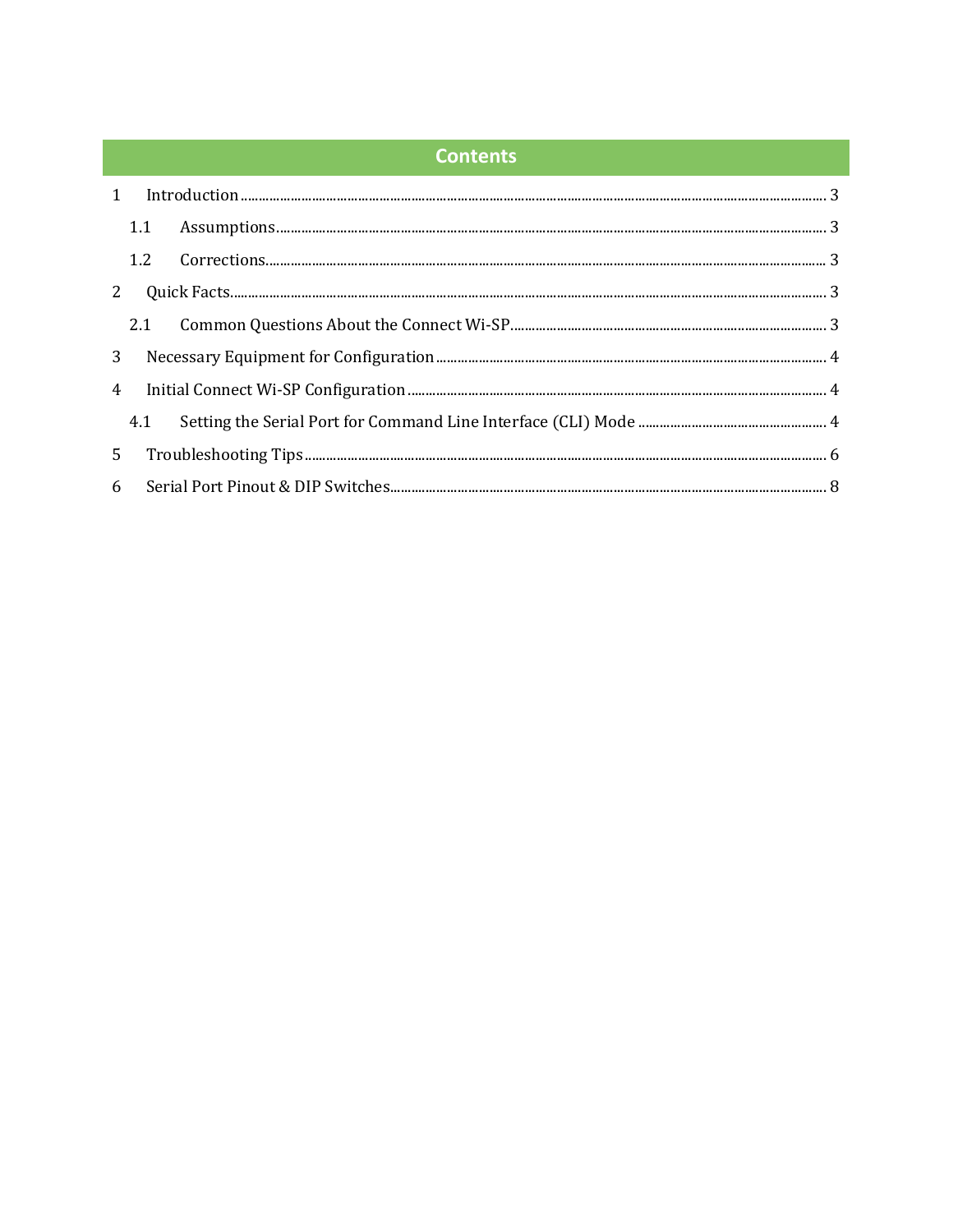## <span id="page-2-0"></span>1 INTRODUCTION

#### <span id="page-2-1"></span>1.1 Assumptions

This guide has been written for use by technically competent personnel with a good understanding of the communications technologies used in the product and of the requirements for their specific application. It also assumes a basic ability to access and navigate a Digi Connect Wi-SP and configure it.

This application note applies only to:

Model: Digi Connect Wi-SP

#### <span id="page-2-2"></span>1.2 Corrections

Requests for corrections or amendments to this application note are welcome and should be addressed to[: tech.support@digi.com](mailto:tech.support@digi.com)

Requests for new application notes can be sent to the same address.

# <span id="page-2-3"></span>2 QUICK FACTS

#### <span id="page-2-4"></span>2.1 Common Questions About the Connect Wi-SP

Q: What are the default username and password for the Connect Wi-SP?

- Username: root
- Password: **dbps**

Q: What wireless standards does the Connect Wi-SP support?

- It is an 802.11 b device.
- Operates at 2.4 GHz only.
- Has a maximum throughput of 11 Mbps.
- Q: What authentication methods does the Connect Wi-SP support?
	- Open, sharedkey, wep\_authentication, wpa\_psk, wpa2\_psk, wpa\_auth, leap, and eap-fast
- Q: What encryption methods are supported by the Connect Wi-SP?
	- Open, WEP, TKIP and CCMP
- Q: Do I have to use the serial port to configure the device initially?
	- Yes. It is not possible to use the Digi Device Discovery utility to locate the Connect Wi-Sp until it has been connected to a Wi-Fi network.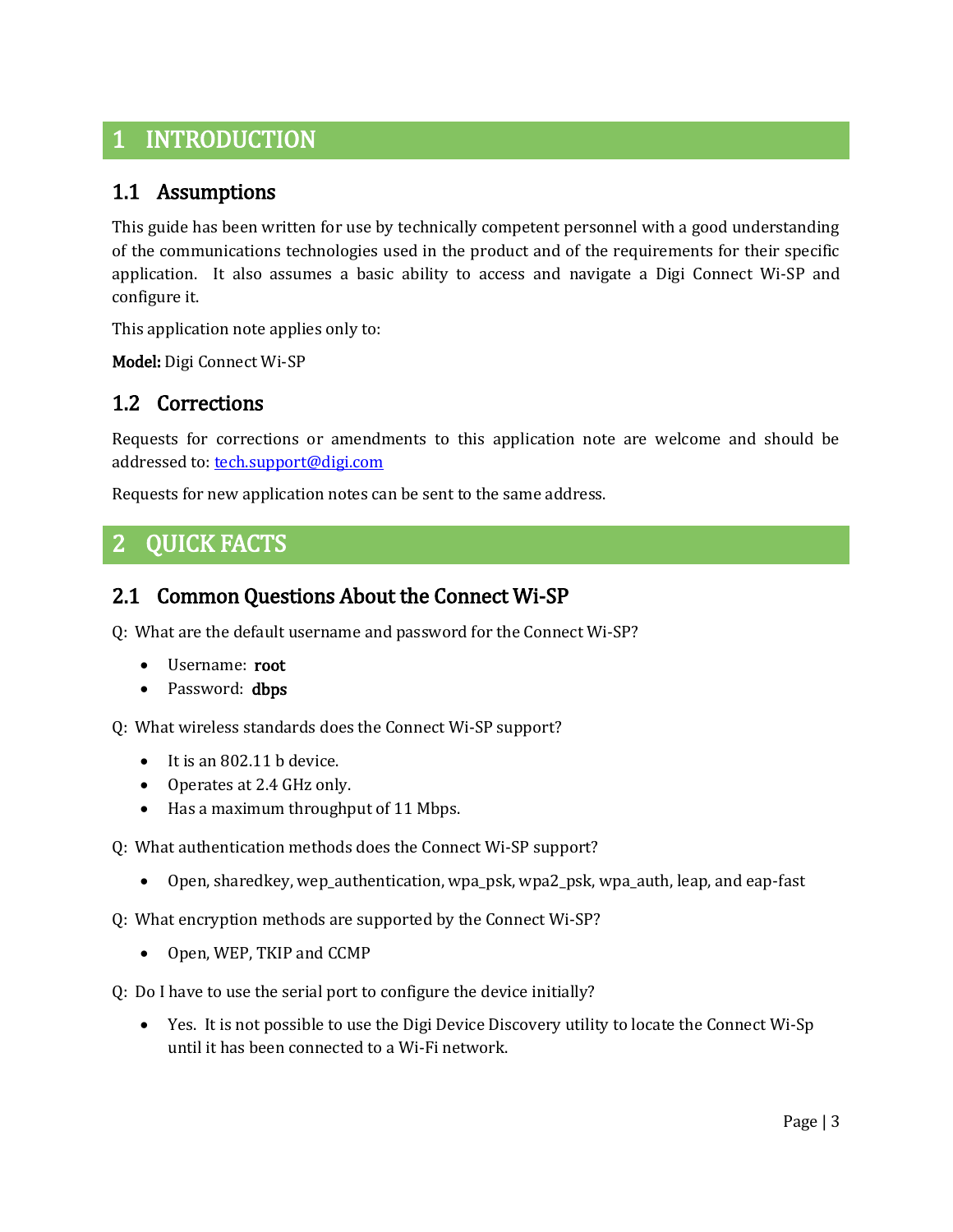### <span id="page-3-0"></span>3 NECESSARY EQUIPMENT FOR CONFIGURATION

- A laptop with a DB9 serial port
- A crossover DB9-to-DB9 serial cable
	- A terminal program with COM port access, such as PuTTY. PuTTY can be downloaded from<http://www.putty.org/> at the time of this writing.

# <span id="page-3-1"></span>4 INITIAL CONNECT WI-SP CONFIGURATION

#### <span id="page-3-2"></span>4.1 Setting the Serial Port for Command Line Interface (CLI) Mode

This section will cover the steps needed to initially configure the Connect Wi-SP via the CLI using the equipment described in the previous section:

1. Set the Digi Connect Wi-SP DIP switches in the On or up position. The figure below shows the DIP Switch settings for Command Line access for the Digi Connect Wi-SP. It is recommended to reboot the device after changing the DIP switch settings.



2. Next, a terminal session will need to be opened up at 9600 baud, 8,n,1 with no flow control. The device will prompt for a login into the Connect Wi-SP. Log in with the default username and password of 'root/dbps'. To view the options that are available to set at this time, type "set wlan?" at the CLI, as shown in the screenshot below:

```
syntax: set wlan [options...]
options:
    ssid=(string) {empty strings uses any}
    authentication=(open | sharedkey | wep_auth | wpa_psk | wpa_auth | leap
                 |eap-fast | any)
    encryption=(open | wep | tkip | ccmp | any)
    outer eap=(peap | tls | ttls | any)
    inner eap=(gtc | md5 | mschapv2 | otp | tls | chap | mschap
              | ttls_mschapv2 | pap | any | none)
    options=(short_preamble | verify_cert)
    username=(string) {used for wpa auth and wep auth}
    password=(string) {used for wpa_auth and wep_auth}
    psk=(passphrase string) {used for wpa psk}
   psk hex=(hex string of 64 digits) {used for wpa psk}
    wepmode=(64bit | 128bit)
    wepindex=(1 - 4)wepkeyN=(hex string of 10 or 26 digits) \{N = \text{wepindex}\}maxtxrate=(1 | 2 | 5.5 | 11) {Mbps}
    txpower=(6 | 8 | 10 | 12 | 14 | 16) {dBm}
    band=(b \text{ only})
```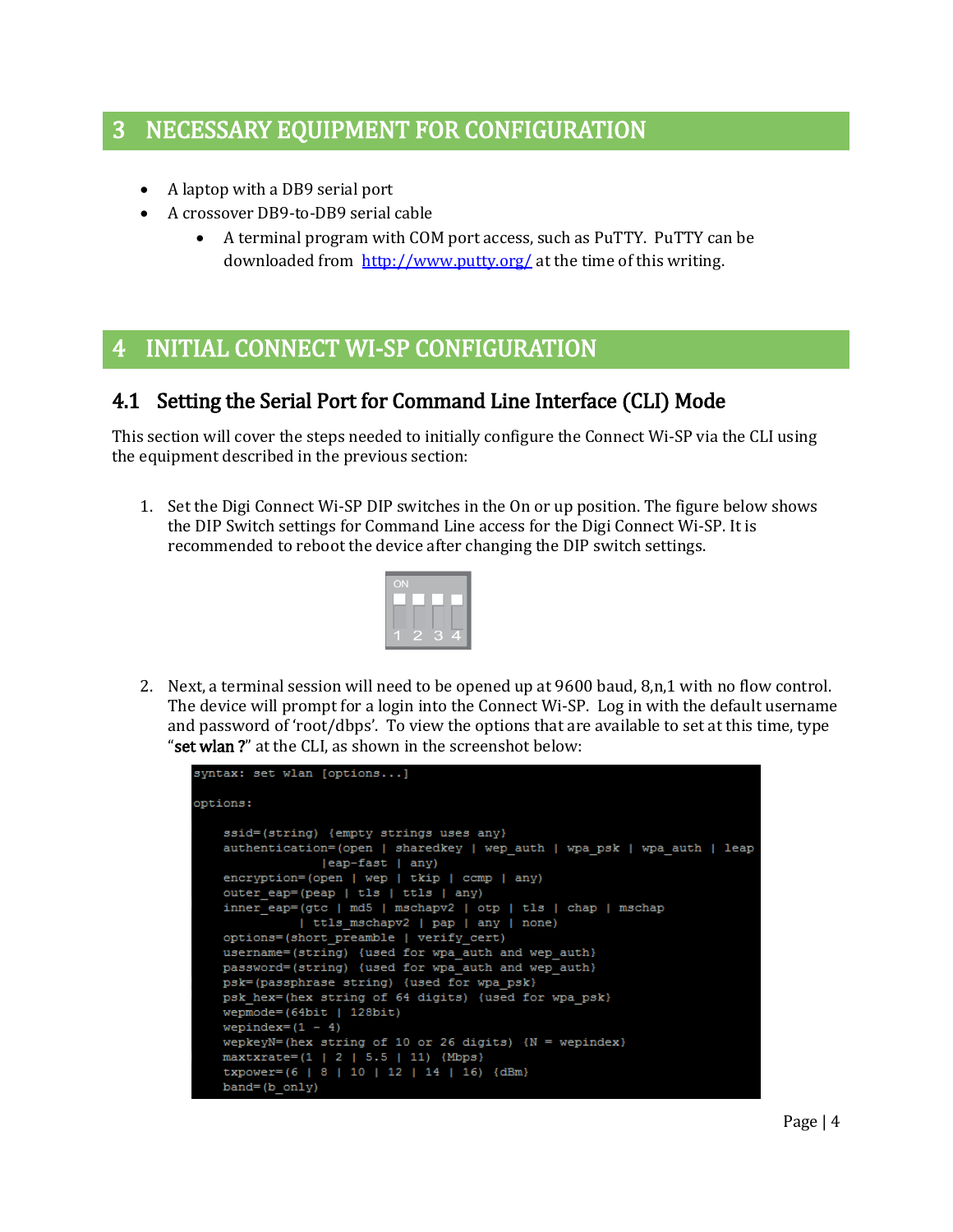3. The next step is to pick the Wi-Fi network parameters that will be needed to connect to the Access Point. For this example, the Connect Wi-SP will be using WPA2 authentication and AES encryption. The following command will configure these parameters:

**set wlan authentication=wpa\_psk encryption=ccmp ssid=ssid\_of\_ap psk=pre\_shared\_key**

NOTE: Some Access Points require both CCMP and TKIP to be enabled simultaneously for connectivity when using AES encryption. It is possible to enable both simultaneously on the Connect Wi-SP if this is needed.

Once the above command has been issued, the status of the Wi-Fi connection can be obtained with the command "display wlan". The following screenshot shows a Wi-SP that is not successfully connecting to the Wi-Fi network:

| #> display wlan      |                              |
|----------------------|------------------------------|
| Wireless LAN Status: |                              |
| state                | : scanning                   |
| channel              | : 11                         |
| SSID                 | $:$ $DAP-GUEST$              |
| <b>BSSID</b>         | : 18:8b:9d:24:0b: c2         |
| tx rate              | $: 5.5$ Mbps                 |
| rx signal strength   | $: 61$ % $[-53 \text{ dBm}]$ |
| authentication       | : open system                |
| encryption           | <b>WEP</b><br>٠              |
|                      |                              |
|                      |                              |

The following screenshot shows a Wi-SP that is successfully connecting to the Wi-Fi network:

| display wlan         |                                                    |
|----------------------|----------------------------------------------------|
| Wireless LAN Status: |                                                    |
| state                | : authenticated                                    |
| channel              | $\cdots$                                           |
| SSID                 | : DAP-GUEST                                        |
| <b>BSSID</b>         | : 54:78:1a:33:7a:82                                |
| tx rate              | $: 5.5$ Mbps                                       |
|                      | rx signal strength : $28$ % [-73 dBm]              |
|                      | authentication : WPA with pre-shared key (WPA-PSK) |
| encryption           | : TKIP                                             |
|                      |                                                    |
|                      |                                                    |

NOTE: You can now use the Digi WebUI to complete the device configuration at this time. The Digi Device Discovery Tool can be used to locate the Wi-SP via Wi-Fi.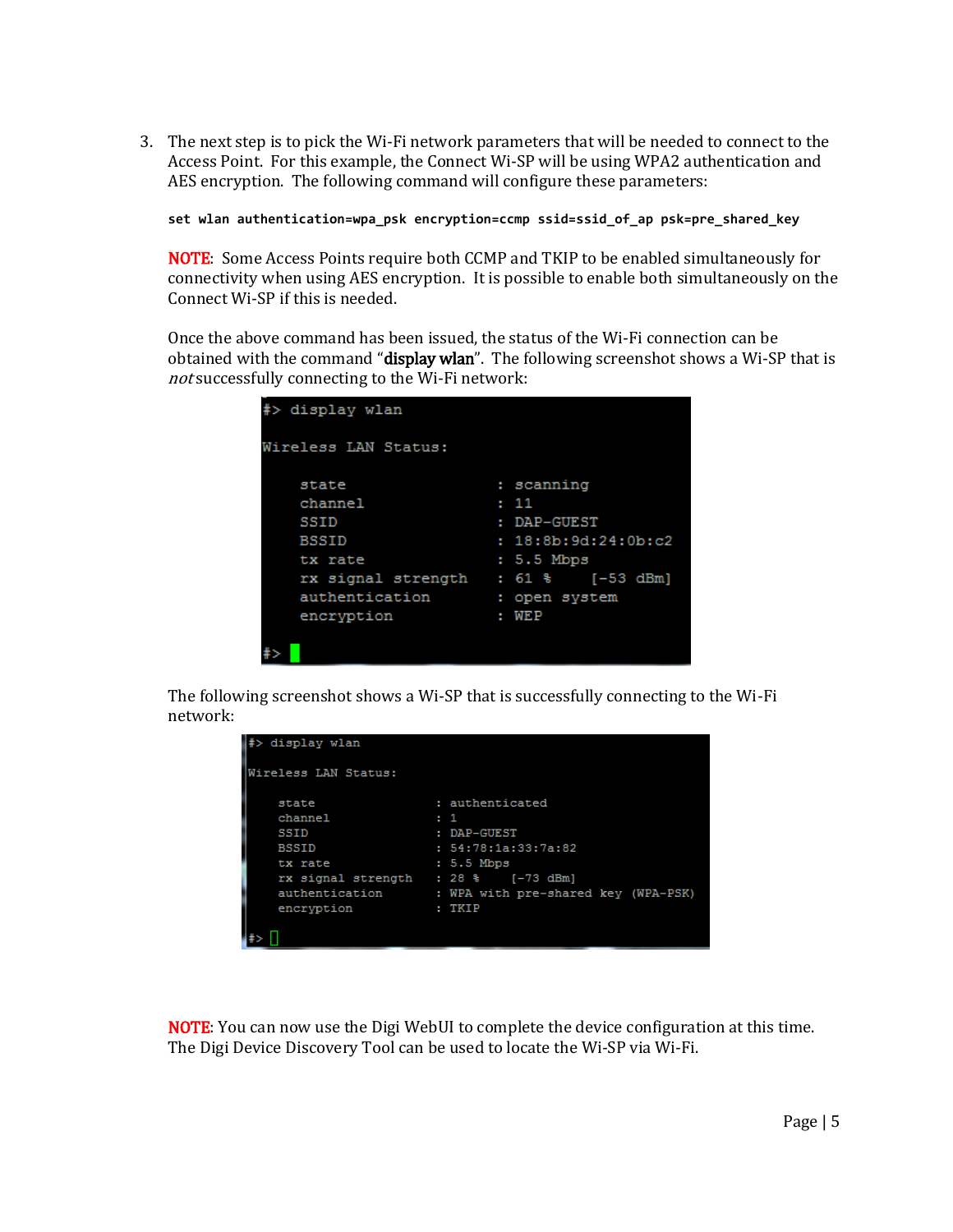

#### Digi Connect Wi-SP 16M Python Configuration and Management

| Home                                                                                                                                                                  | Home                                                                                       |  |  |  |  |
|-----------------------------------------------------------------------------------------------------------------------------------------------------------------------|--------------------------------------------------------------------------------------------|--|--|--|--|
| <b>Configuration</b><br>Network                                                                                                                                       | Getting Started                                                                            |  |  |  |  |
| <b>Serial Ports</b><br>Alarms                                                                                                                                         | <b>Tutorial</b><br>Not sure what to do next? This Tutorial can help.                       |  |  |  |  |
| System                                                                                                                                                                | <b>System Summary</b>                                                                      |  |  |  |  |
| Device Cloud<br><b>Users</b>                                                                                                                                          | Model:<br>Digi Connect Wi-SP 16M Python<br>WiFi MAC Address:<br>00:40:9D:51:2C:7D          |  |  |  |  |
| <b>Applications</b><br>Ekahau Client<br>Python<br>RealPort<br><b>Industrial Automation</b>                                                                            | WiFi IP Address:<br>10.10.34.197<br><b>Link Local Address:</b><br>FE80::240:9DFF:FE51:2C7D |  |  |  |  |
| <b>Management</b><br><b>Serial Ports</b><br>Connections<br><b>Event Logging</b>                                                                                       | Description:<br>None<br>Contact:<br>None<br>Location:<br>None                              |  |  |  |  |
| <b>Administration</b><br><b>File Management</b><br>Backup/Restore<br><b>Update Firmware</b><br><b>Factory Default Settings</b><br><b>System Information</b><br>Reboot | Device ID:<br>00000000-00000000-00409DFF-FF512C7D                                          |  |  |  |  |

# <span id="page-5-0"></span>5 TROUBLESHOOTING TIPS

This section will provide additional troubleshooting tips to help when installing the Connect Wi-SP:

- Connectivity Issues
	- o What distance should the Wi-SP be from the Access Point during initial configuration? When configuring the Digi Connect Wi-SP make sure it is 3 feet from the Access Point it will need to eventually connect to. This can prevent issues where noisy environments can make it difficult for the Wi-SP to locate the Access Point initially.
	- $\circ$  Can the Wi-SP be discovered by the Digi Device Discovery Tool before connecting to an Access Point? It is not possible to use the Digi Device Discovery utility until the Wi-SP has been connected to the Wi-Fi network.
	- $\circ$  "When I type 'display wlan', I see the state of 'scanning'. Why is this?" This means that the Wi-Fi settings defined on the Wi-SP likely do not match the settings of the Wi-Fi network, and the Wi-SP is scanning for a network it can attach to. Common items to check in this situation are: SSID, channel, encryption & authentication types, or the passphase/ password for the Wi-Fi network, making sure these all line up with the Access Point.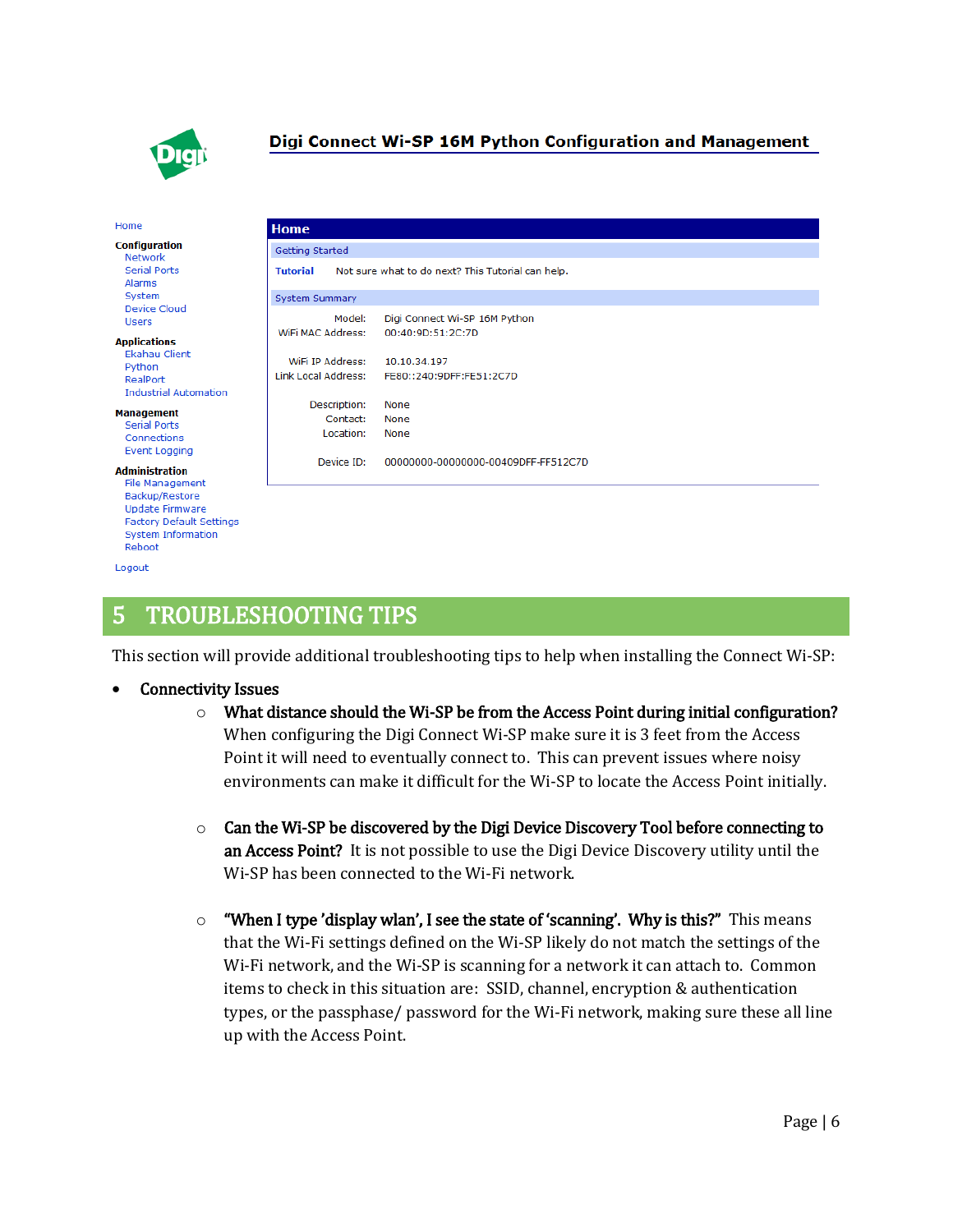$\circ$  Everything has been checked but the Wi-Sp will still not connect to the Wi-Fi network. What next? Digi Support will need to see the output of the command "set wlan" to help determine the issue. It is also best to capture a Wi-Fi trace from the Wi-SP. To take a trace, enter the CLI of the Wi-SP using the serial port (same process as the initial configuration), and issue the command:

#### set trace state=on mask=wlan:\*,wpa:\*

Use Ctrl-C to stop the trace and send this trace to Digi Support for further assistance.

- $\circ$  What option on the Wi-SP should be used for WPA vs. WPA2? The Digi Connect Wi-SP uses the "wpa\_psk" options for both WPA and WPA2.
- $\circ$  What options are used for AES Encryption? When using AES encryption, the "wpa\_psk" option is used for authentication, and CCMP and/or TKIP are used for the encryption method. Note that some access points will require both CCMP and TKIP to be enabled on the Wi-SP for connectivity.

#### General Troubleshooting Issues

 $\circ$  Has the latest firmware been installed? Ensure that the latest firmware has been installed on the Wi-SP. The latest firmware typically has fixes to the device that may correct the issue being seen. The latest firmware can be downloaded from the <http://www.digi.com/> .

#### o What do the LEDs mean on the Wi-SP?

- **RED LED** indicates that the unit has power and will be solid red.
- **GREEN LED** is the network status. It is solid green when the unit is associated with the wi-fi network. If it is blinking quickly the device is scanning for a network.
- YELLOW LED indicates network activity. On solid the device did initialize. Off indicates device is ready. Blinking indicates network activity.
- $\circ$  The serial port is not connecting to the end equipment. What next? Ensure that the serial port has been switched back into a usable mode after the initial configuration through the serial port. The DIP switches will need to be set for RS232, RS422 or RS485 mode for proper operation. Make sure to power cycle the Wi-SP after changing the DIP switch settings.
- $\circ$  Where is the Digi Device Discovery Tool located? The tool can be found on the Digi Support websit[e here.](http://ftp1.digi.com/support/utilities/40002256_H.exe)